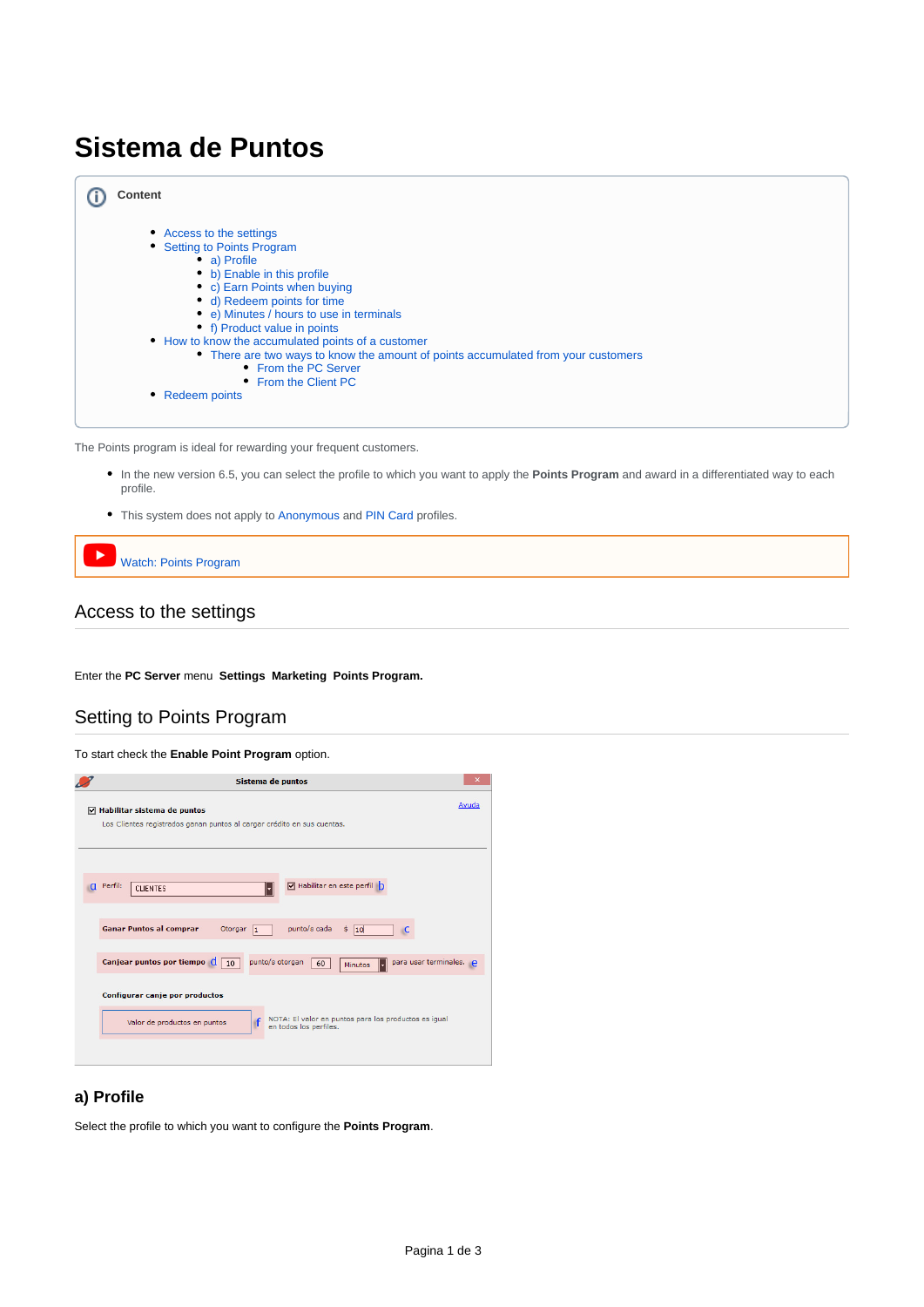# **Important**

You can award each of your profiles differently.

#### ⋒ **Warning**

The **Points Program** only applies to the [Registered](http://docs.tenaxsoft.com/pages/viewpage.action?pageId=15073842) type.

#### <span id="page-1-0"></span>**b) Enable in this profile**

Check this option to enable the Points Program in the previously selected profile.

### <span id="page-1-1"></span>**c) Earn Points when buying**

Place the amount of points your customer will get based on the money spent. For example: 1 point every \$10. Includes credit charges, purchase of products or services.

# **Important**

Customers earn points the moment they charge money to their accounts, not when using credit. Therefore, a product purchased with credit will not give points because they were already granted when acquiring the credit.

### <span id="page-1-2"></span>**d) Redeem points for time**

Here you must enter the amount of points that your customer must accumulate to access the redemption.

For example: Getting 10 points, the customer has 60 minutes of gift

### <span id="page-1-3"></span>**e) Minutes / hours to use in terminals**

Set how many minutes or hours you want to give to that user profile.

Following the logic of our example: 10 points equals 60 minutes of use.

#### **Important** (i)

In CyberPlanet version 6.5, points are only redeemed for time, products or services. The points that are redeemed, do not add new points as happened in previous versions.

# <span id="page-1-4"></span>**f) Product value in points**

If you want your customers to also redeem their points for products or services, use this option.

Click **Value of products exchange** and double-click on the product to which you want to set a Point Swap value.

A new sale will open. In the **Points Value** field enter the number of points your customer must accumulate to obtain that product.



#### **Warning** ⊕

If you want your customers to be able to redeem points for certain products, you need to previously set points in value to each of them.